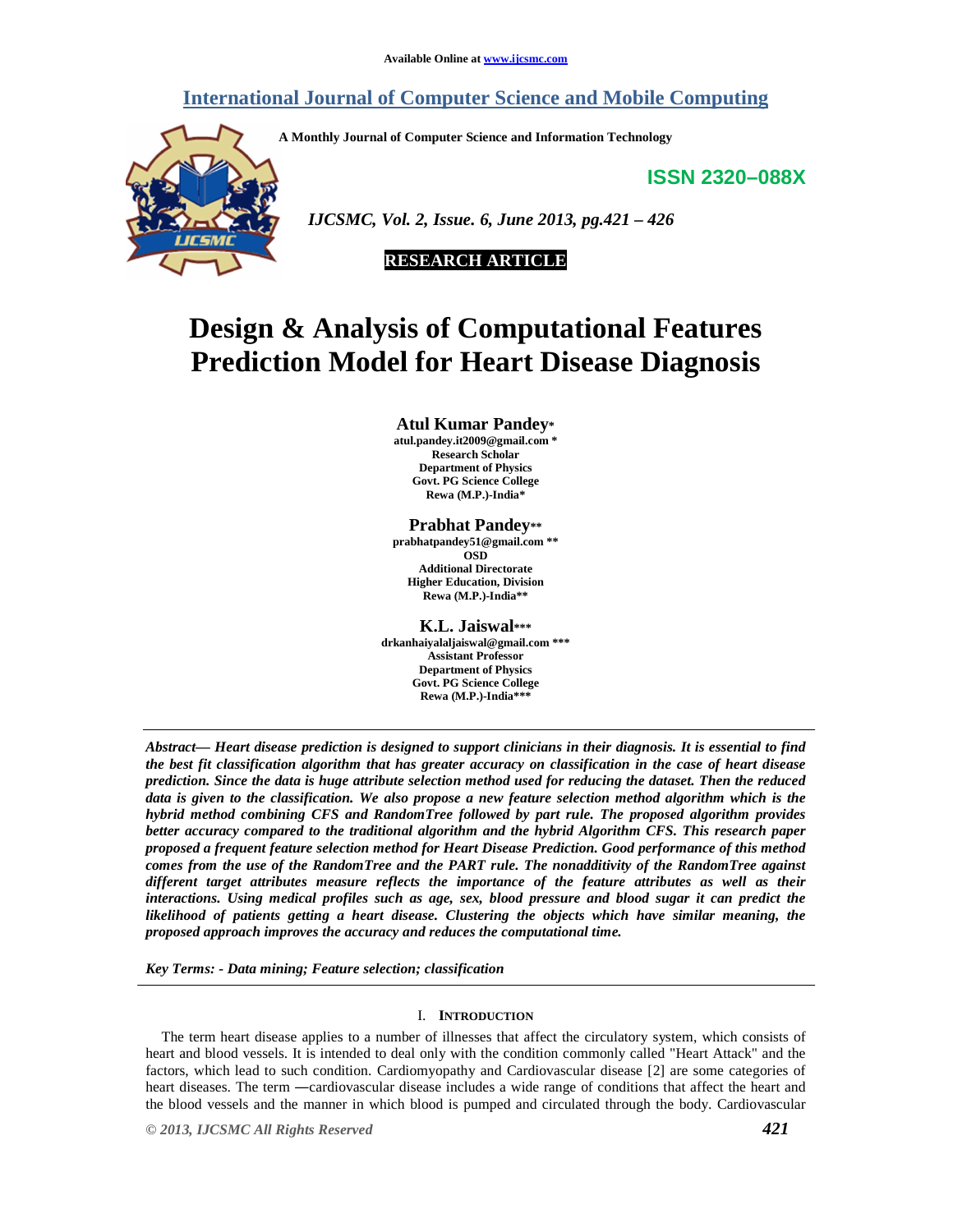disease (CVD) [3] results in severe illness, disability, and death. A sudden blockage of a coronary artery, generally due to a blood clot results in a heart attack [3]. Chest pains arise when the blood received by the heart muscles is inadequate. High blood pressure, coronary artery disease, valvular heart disease, stroke, or rheumatic fever/rheumatic heart disease are the various forms of cardiovascular disease. Life itself is completely dependent on the efficient operation of the heart. Cardiovascular disease is not contagious; you can't catch it like you can the flu or a cold. Instead, there are certain things that increase a person's chances of getting cardiovascular disease.

Knowledge discovery in databases is well-defined process consisting of several distinct steps [5]. Data mining is the core step, which results in the discovery of hidden but useful knowledge from massive databases. A formal definition of Knowledge discovery in databases is given as follows: "Data mining is the nontrivial extraction of implicit previously unknown and potentially useful information about data". Data mining technology [5] provides a user-oriented approach to novel and hidden patterns in the data. The discovered knowledge can be used by the healthcare administrators to improve the quality of service.

Cardiovascular disease (CVD) refers to any condition that affects the heart. Many CVD patients have symptoms such as chest pain (angina) and fatigue, which occur when the heart isn't receiving adequate oxygen. As per a survey nearly 50 percent of patients, however, have no symptoms until a heart attack occurs. A number of factors have been shown to increase the risk of developing CVD[4] Some of these are :





# Fig.1 Heart

## II. **CLUSTERING**

Clustering is the process of organizing objects into groups whose members are similar in some way. A cluster is therefore a collection of objects which are "similar" and are "dissimilar" to the objects belonging to other clusters. This technique may be used as a preprocessing step [8] before feeding the data to the classifying model. The attribute values need to be normalized before clustering to avoid high value attributes dominating the low value attributes.

#### III. **CLASSIFICATION**

Classification is a data mining function that assigns items in a collection to target categories or classes. The goal of classification is to accurately predict the target class for each case in the data.

A learning classifier is able to learn based on a sample. The dataset used for training consists of information x and y for each data-point, where x denotes what is generally a vector of observed characteristics for the dataitem and y denotes a group-label. The label y can take only a finite number of values.

## IV. **FEATURE SELECTION**

The main purpose of feature selection [6] is to reduce the number of features used in classification while maintaining acceptable classification accuracy. For example, the Sequential Forward Floating Selection (SFFS)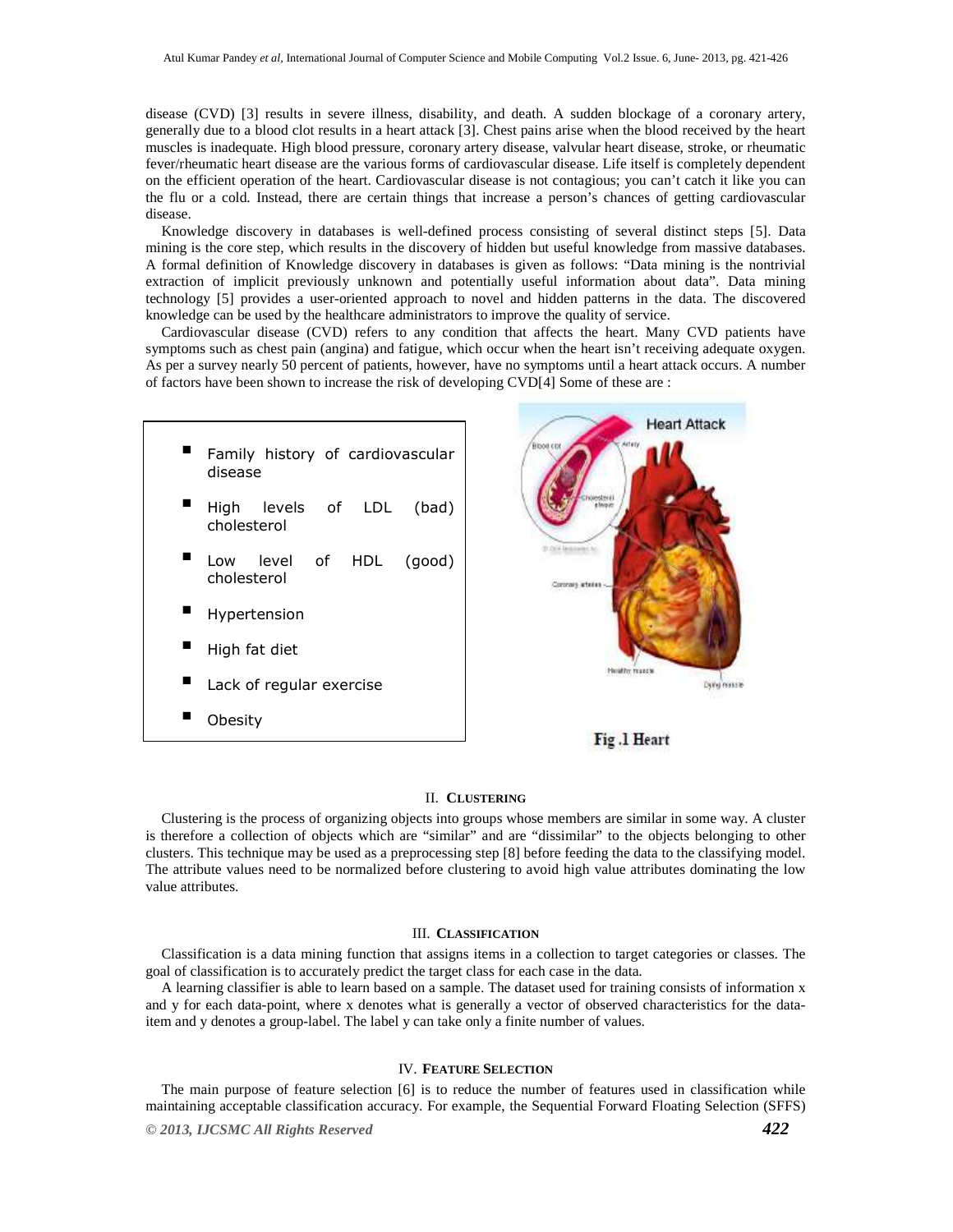algorithm [7] proposed by Pudil et al. was one of the commonly used algorithms. The main advantage of this method is that it produces a hierarchy of feature subsets with the best selection for each dimension. In our previous work, information gain is used to find the relevant features. Information gain [1] is the difference between the original information content and the amount of information needed. The features are ranked by the information gains, and then the top ranked features are chosen as the potential attributes used in the classifier.

Frequent Item set Mining (FIM) [7] is considered to be one of the elemental data mining problems that intends to discover groups of items or values or patterns that co-occur frequently in a dataset .It is of vital significance in a variety of Data Mining tasks that aim to mine interesting patterns from databases, like association rules, correlations, sequences, episodes, classifiers, clusters and the like. Numerous algorithms like the Apriori and FP-Tree have been proposed to support the discovery of interesting patterns. The proposed approach utilizes an efficient algorithm called MAFIA[8](Maximal Frequent Itemset Algorithm) which combines diverse old and new algorithmic ideas to form a practical algorithm. The proposed algorithm is employed for the extraction of association rules from the clustered dataset besides performing efficiently when the database consists of very long itemsets specifically. The depth-first traversal of the itemset lattice and effective pruning mechanisms are incorporated in the search strategy of the proposed algorithm.

The cluster that contains data most relevant to heart attack is fed as input to MAFIA algorithm [7] to mine the frequent patterns present in it. Then the significance weightage of each pattern is calculated using the approach described in the following subsection. After mining the frequent patterns using MAFIA algorithm, the significance weightage of each pattern is calculated. It is calculated based on the weightage of each attribute present in the pattern and the frequency of each pattern [8].

#### V. **PROPOSED METHOD**

#### **A. CFS and Decision Tree**

We proposed a new hybrid feature selection method by combining CFS and Decision tree. The CFS algorithm reduces the number of attributes based on the SU measure, In CFS each attributes are compared pair wise to find the Similarity and the Attributes are compared to class attribute to find the amount of contribution it provides to the class value , based on these the attributes are removed. The selected attributes from the CFS algorithm is fed into Decision tree for further reduction. Decision tree calculates the conditional probability for each attribute and the attribute which has highest conditional probability is selected.

#### **B. Dataset used in the Experiment**

The following is the sample of the Heart Disease Data.arff @relation heart-statlog @attribute age real @attribute sex real @attribute chest real @attribute resting\_blood\_pressure real @attribute serum\_cholestoral real @attribute fasting\_blood\_sugar real @attribute resting\_electrocardiographic\_results real @attribute maximum\_heart\_rate\_achieved real @attribute exercise\_induced\_angina real @attribute oldpeak real @attribute slope real @attribute number\_of\_major\_vessels real @attribute thal real @attribute class {absent, present} @data 70,1,4,130,322,0,2,109,0,2.4,2,3,3,present 67,0,3,115,564,0,2,160,0,1.6,2,0,7,absent 57,1,2,124,261,0,0,141,0,0.3,1,0,7,present The Heart Disease data after applying traditional method in Weka, The number high number of attributes

reduced is 6 and then these attributes can be fed to various classifiers. The CFS+ Decision tree algorithm is coded, where the attribute afte**r CFS** is 6 and the selected attributes after RandomTree is only 4. CFS Feature selection method which selects the attributes based on the symmetrical uncertainty reduces the number of attributes from 13 to 4.The reduced attributes is fed to Decision tree followed by PART rule for further reduction.

The heart ARFF will contain large quantity of data and applying classification algorithms to this dataset is time consuming and also gives result with less accuracy. Hence we have to reduce the data set by using attribute selection method. Then this reduced dataset is fed into the four classification algorithm and which algorithm is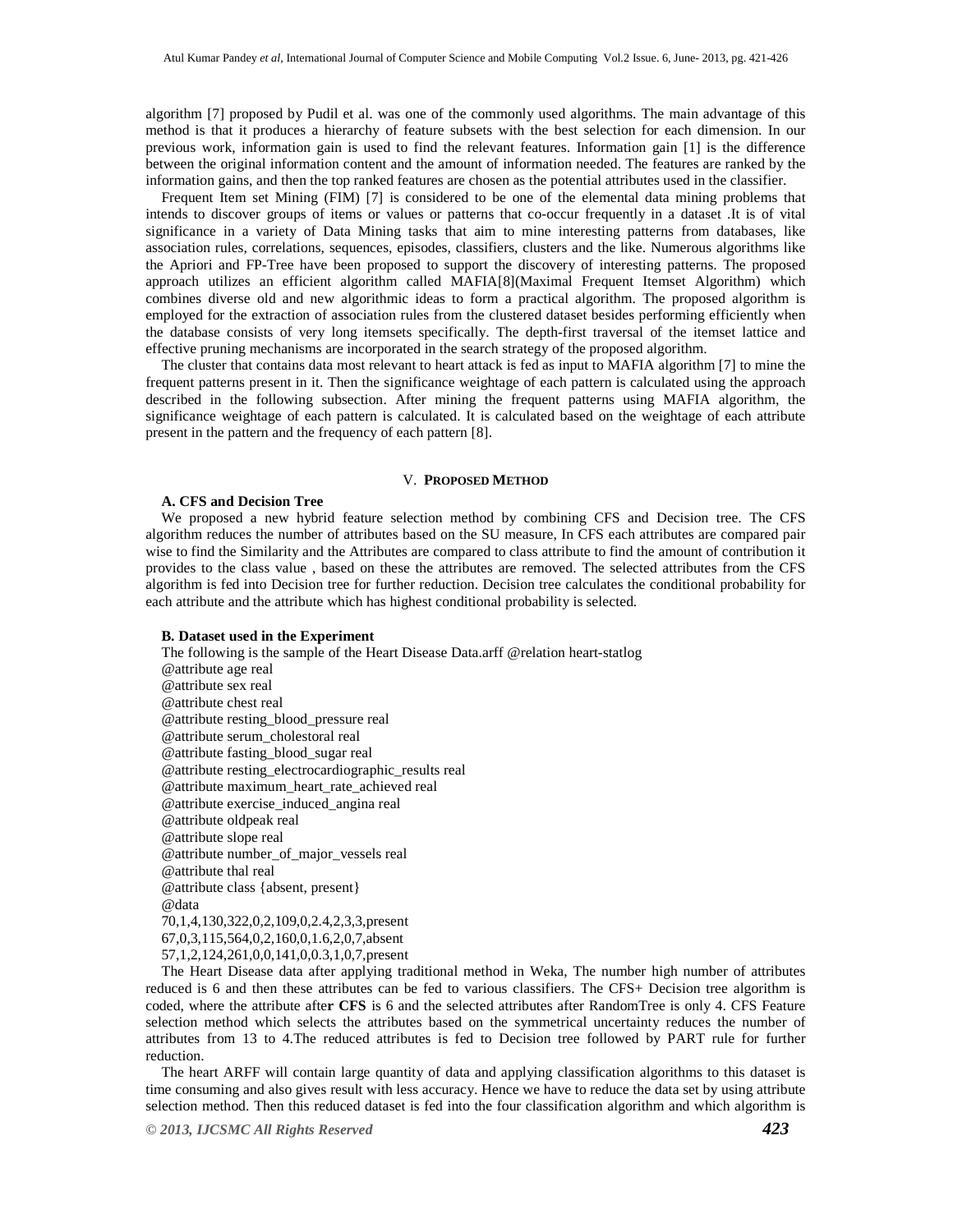best fit for this prediction is investigated. Likewise, all other attribute selection and classification algorithms are applied for heart disease dataset. From that we identified that RandomTree classification algorithm gives better accuracy after applying the CFS attribute selection method.

# **C. Feature Selector**

The best Feature Selection methods CFS are applied in sequence with different target attribute. (i.e), in this method the reduced number of attributes using frequent pattern mining method is 6. After applying the hybrid feature selector, the data is applied to the classification algorithm in which Random tree gives higher Accuracy comparing to the other classifiers.

After applying into Decision tree, the incorrectly classified instances are separated. The correctly classified samples are kept as training set and the incorrectly classified samples as test set are fed into various other classifiers, where the RandomTree gives greater accuracy.

# **D. CFS and Decision Tree**

We proposed a new hybrid algorithm that is CFS+ Decision tree. When applying this feature selection algorithm, the attributes are reduced as 4. Then reduced dataset is given to classifiers. Here Random tree gives the greater accuracy compared to other classifiers.

# VI. **RESULT AND DISCUSSION**

# **1. Attribute Selection**

The feature selector method is automated, where the number of reduced attributes by CFS with different target attributes. Theorem is shown in Table 6.1.

| S.No.          | <b>Class Attribute against 14 total</b><br><b>Attribute</b> | <b>Reduced Attributes</b> |
|----------------|-------------------------------------------------------------|---------------------------|
|                | age                                                         | 2,4,5,6,7,8,10,12,14:9    |
| $\overline{2}$ | sex                                                         | 5,13,14:3                 |
| 3              | Cp                                                          | 6,8,9,10,14:5             |
| $\overline{4}$ | trestbps                                                    | 1,2,6,7,9,10,13,14:8      |
| 5              | chol                                                        | 1,2,3,7,9,12,14:7         |
| 6              | fbs                                                         | 3,7,11,13:4               |
| 7              | restecg                                                     | 3,6,11,14:4               |
| 8              | thalach                                                     | 1,9,11,14:4               |
| 9              | exang                                                       | 3,8,14:3                  |
| 10             | oldpeak                                                     | 4,11,14:3                 |
| 11             | slope                                                       | 6,8,10,14:4               |
| 12             | ca                                                          | 1,6,14:3                  |
| 13             | tha                                                         | 2,6,8,14:4                |
| 14             | num                                                         | 3,7,8,9,10,12,13:7        |
|                | Reduced Attribute with Minimum Support Value=5              | 3,6,8,9,10,14             |

**Table 6.1: Reduced attributes by CFS with different Target Attributes**

Accuracy refers to the percentage of correct predictions made by the model when compared with the actual classifications in the test data. If the label is categorical (classification), accuracy is commonly reported as the rate which a case will be labeled with the right category. If the label is continuous, accuracy is commonly reported as the average distance between the predicted label and the correct value.

A confusion matrix displays the number of correct and incorrect Predictions made by the model compared with the actual classifications in the test data. The matrix is *n*-by-*n*, where *n* is the number of classes. From that we calculated the accuracy of each classification algorithms.

| $-$ 0.0 $-$ 0.0 $-$ 0.0 $-$ 0.0 $-$ 0.0 $-$ 0.0 $-$ 0.0 $-$ 0.0 $-$ 0.0 $-$ 0.0 $-$ 0.0 $-$ 0.0 $-$ 0.0 $-$ 0.0 $-$ 0.0 $-$ 0.0 $-$ 0.0 $-$ 0.0 $-$ 0.0 $-$ 0.0 $-$ 0.0 $-$ 0.0 $-$ 0.0 $-$ 0.0 $-$ 0.0 $-$ 0.0 $-$ 0.0 $-$ 0 |              |                                                  |                                                    |                      |                           |  |
|-------------------------------------------------------------------------------------------------------------------------------------------------------------------------------------------------------------------------------|--------------|--------------------------------------------------|----------------------------------------------------|----------------------|---------------------------|--|
| S.No                                                                                                                                                                                                                          | Classifiers  | Correctly<br><b>Classified</b><br><b>Samples</b> | Incorrectly<br><b>Classified</b><br><b>Samples</b> | <b>Time(Seconds)</b> | <b>Accuracy</b><br>$($ %) |  |
|                                                                                                                                                                                                                               | RandomForest | 302                                              |                                                    | 0.05                 | 99.67                     |  |
| ۷.                                                                                                                                                                                                                            | RandomTree   | 303                                              |                                                    | 0.00                 | 100                       |  |
| . ب                                                                                                                                                                                                                           | REFTree      | 255                                              | 48                                                 | 0.02                 | 84.1584                   |  |
|                                                                                                                                                                                                                               | J48          | 279                                              | 24                                                 | 0.03                 | 92.0792                   |  |

**Table 6.2: Classifiers Accuracy with full dataset**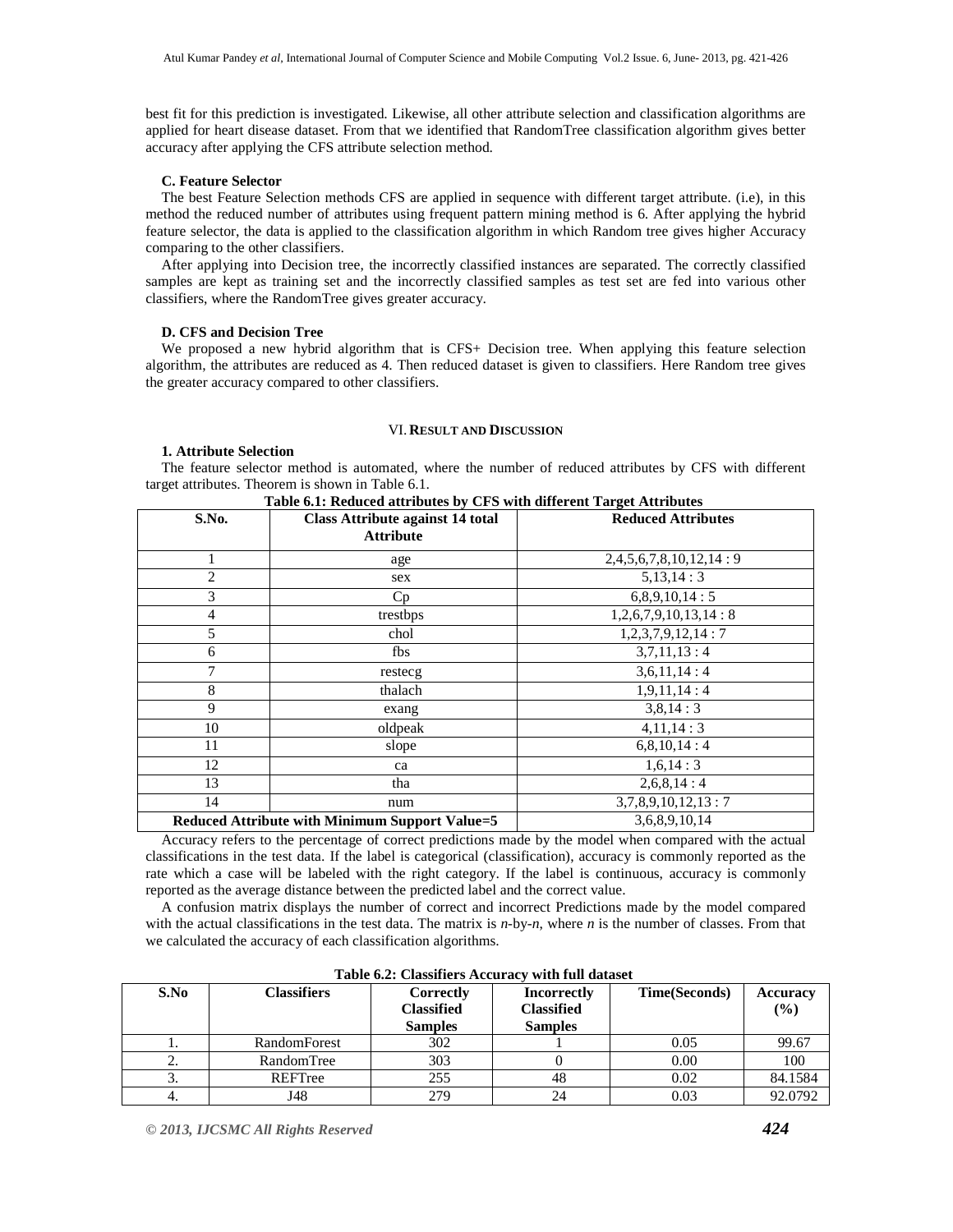| ັ  | Simple k-means      | 175-0 cluster | 128-1 cluster | 0.03 |         |
|----|---------------------|---------------|---------------|------|---------|
| υ. | DensityBasedCluster | 172-0 cluster | 131-1 cluster | 0.03 |         |
|    | Part                | 286           |               | 0.05 | 94.3894 |
|    | Decision table      |               | ے ر           | 0.09 | 82.838  |

#### **2. CFS and RandomTree**

We proposed a new hybrid Feature selector combining CFS and RandomTree.

#### **Table 6.3: Hybrid feature selection**

| <b>Attribute Selection methods</b> | <b>Selected attributes</b> |
|------------------------------------|----------------------------|
| CFS+ RandomTree                    | 4(3, 6, 9, 14)             |

Then this reduced data is given to the classification algorithms and calculate the accuracy for identifying the best algorithm.

|  | Table 6.4: Reduced attributes by RandomTree classifier with different Target Attributes |  |  |  |  |  |
|--|-----------------------------------------------------------------------------------------|--|--|--|--|--|
|--|-----------------------------------------------------------------------------------------|--|--|--|--|--|

| S.No. of         | <b>Target Attribute</b> | <b>Correctly Classified</b> | Accuracy against different |
|------------------|-------------------------|-----------------------------|----------------------------|
| <b>Attribute</b> |                         | <b>Instances</b>            | Target Attribute (%)       |
|                  | sex                     | 303                         | 100                        |
|                  | . n                     | 303                         | 100                        |
|                  | fbs                     | 301                         | 99.3399                    |
|                  | restecg                 | 303                         | 100                        |
|                  | exang                   | 303                         | 100                        |
|                  | slope                   | 303                         | 100                        |
| 13               | tha                     | 301                         | 100                        |
| 14               | num                     | 303                         | 100                        |

From the above investigation, we have to conclude that  $CFS + Random Tree$  gives the better accuracy compared to the other algorithms.

# VII. **ISSUES AND CHALLENGES**

Medical diagnosis is considered as a significant yet intricate task that needs to be carried out precisely and efficiently. The automation of the same would be highly beneficial. Clinical decisions are often made based on doctor's intuition and experience rather than on the knowledge rich data hidden in the database. This practice leads to unwanted biases, errors and excessive medical costs which affects the quality of service provided to patients. Data mining have the potential to generate a knowledge-rich environment which can help to significantly improve the quality of clinical decisions.

# VIII. **CONCLUSION**

This paper proposed an efficient frequent feature selection method for Heart Disease Prediction. Using medical profiles such as age, sex, blood pressure and blood sugar it can predict the likelihood of patients getting a heart disease. The proposed work can be further enhanced and expanded for the automation of Heart disease prediction. Real data from Health care organizations and agencies needs to be collected and all the available techniques will be compared for the optimum accuracy. The experimentation is conducted on dataset of health care domain. The new hybrid feature selection namely CFS and DT followed by Part rule was proposed. The proposed algorithm gives better accuracy for Random Tree and RandomForest classifier. We conclude that CFS, Decision Tree and part rule based feature selector is best suitable for heart disease data prediction.

We intend to extend our work applying various classification methods to predict the heart disease more efficiently.

#### **REFERENCES**

- [1] Kwong-Sak Leung,kin hong Lee,Jin-Feng Wang,Eddie Y.T.Ng,Henry L.Y.Chan,Stephen K.W.Tsui,Tony S.K.Mok,Pete Chi-Hang Tse,Joseph Jao-yui Sung Data Mining on DNA Sequences of Hepatitis B virus IEEE/ACM Transactions on Computational Biology and Bioinformatics,Vol 8,No 2,March/April 2011
- [2] Sunita Soni, Jyoti Soni,Ujma Ansari,Dipesh Sharma, Predictive Data Mining for Medical Diagnosis:An Overview of Heart Disease Prediction, International Journal of Computer Application (IJCA, 0975 – 8887) Volume 17– No.8, March 2011.
- [3] Minas A. Karaolis, Member, IEEE, Joseph A. Moutiris, Demetra Hadjipanayi, and Constantinos S. Pattichis, Senior Member, IEEE, Assessment of the Risk Factors of Coronary Heart Events Based on